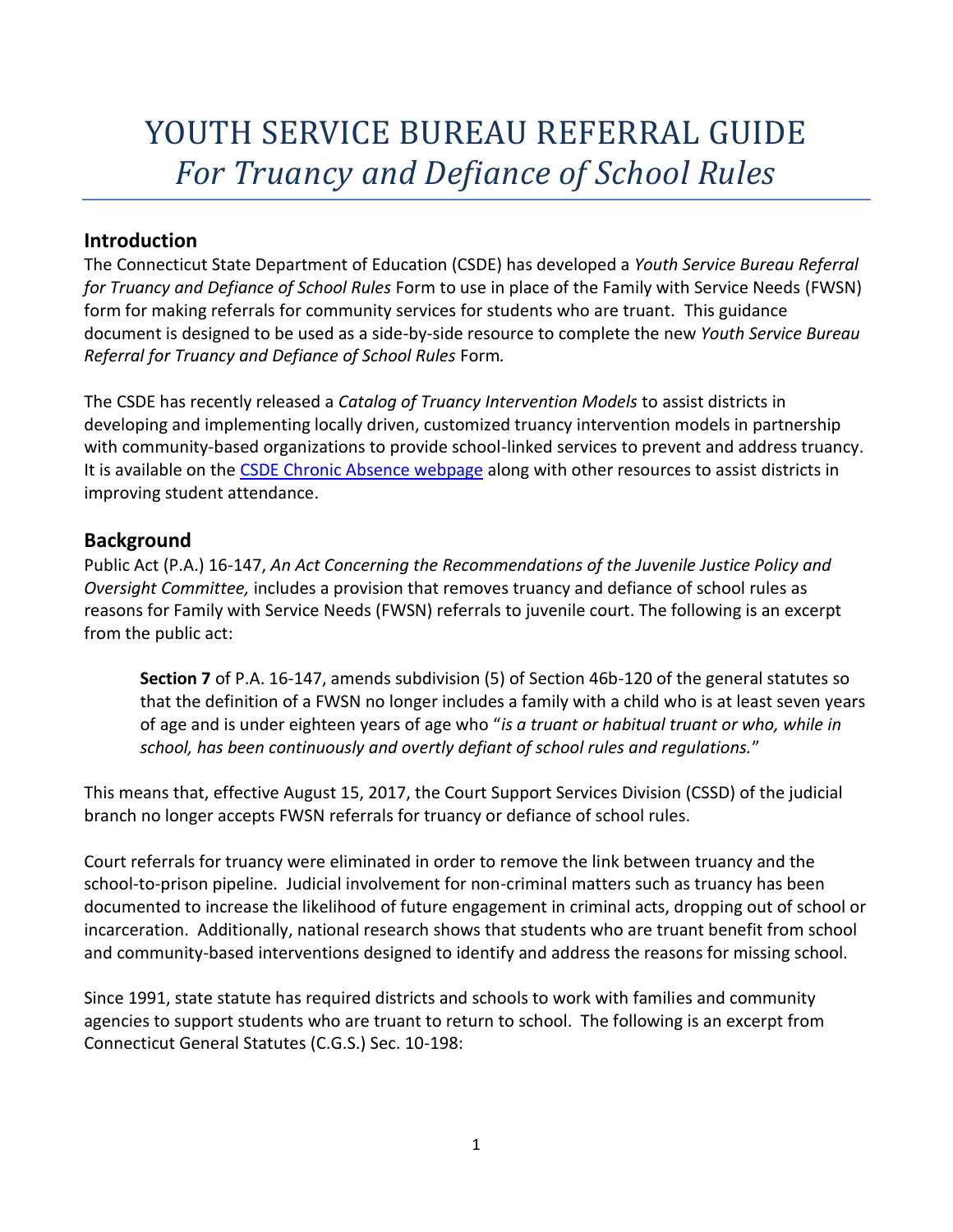[C.G.S. Section 10-198a\(b\)](https://www.cga.ct.gov/2017/pub/chap_168.htm#sec_10-198a) requires each local and regional board of education to adopt and implement policies and procedures concerning truants who are enrolled in schools under their jurisdiction. These policies and procedures must include but need not be limited to *"(1) The holding of a meeting with the parent of each child who is a truant, or other person having control of such child, and appropriate school personnel to review and evaluate the reasons for the child being a truant . . . (2) coordinating services with and referrals of children to community agencies providing child and family services. . ."* 

Many districts and schools in Connecticut are implementing school-based and/or community-based interventions which have helped thousands of students who have been truant and/or chronically absent improve their attendance. However, the Connecticut State Department of Education (CSDE) recognizes that an alternative intervention may be necessary if collaboration with the parent/guardian has not resulted in improved outcomes for the student who is truant. In that case, a formal referral to a community-based partner for support services can help the student and/or family access a system of coordinated care.

Youth Service Bureaus (YSBs) are well-positioned to serve as a critical partner for community-based services. [C.G.S. Section 10-19m](https://www.cga.ct.gov/2017/pub/chap_164.htm) defines the role of a YSB as *"the coordinating unit of community-based services to provide comprehensive delivery of prevention, intervention, treatment and follow-up services."*

YSBs were designed to facilitate a system of supports and services that are individualized and developmentally appropriate for the child/youth and their family. As a coordinating partner outside of the school system, a YSB can be a resource for schools/districts, a referral source for community services and a partner in service planning, navigation and family engagement. A community-based intervention from a YSB may be especially helpful if the relationship between a family and school has become strained.

#### **Definitions**

The Connecticut State Board of Education policy states: *A student is considered to be "in attendance" if present at his/her assigned school, or an activity sponsored by the school (e.g., field trip), for at least half of the regular school day.* 

According to this policy, a student who is not "in attendance" is considered absent. The definitions of excused and unexcused absences apply only to those absences that meet the standards of the State Board of Education guidelines for [excused and unexcused absences.](http://portal.ct.gov/-/media/SDE/Chronic-Absence/guidelines_excused_and_unexcused_absences.pdf?la=en)

*Truant* – according to [C.G.S. section 10-198a](https://www.cga.ct.gov/current/pub/chap_168.htm#sec_10-198a), a "truant" is a student who has four unexcused absences in a month (period of time, not specific months named in a calendar) or 10 unexcused absences in a school year.

*Habitual Truant* - according to [C.G.S. section 10-198a](https://www.cga.ct.gov/current/pub/chap_168.htm#sec_10-198a), a "habitual truant" is a student age five to eighteen, inclusive, who is enrolled in a public or private school and has twenty unexcused absences within a school year.

*Defiant* - a student who has been continuously and overtly defiant of school rules.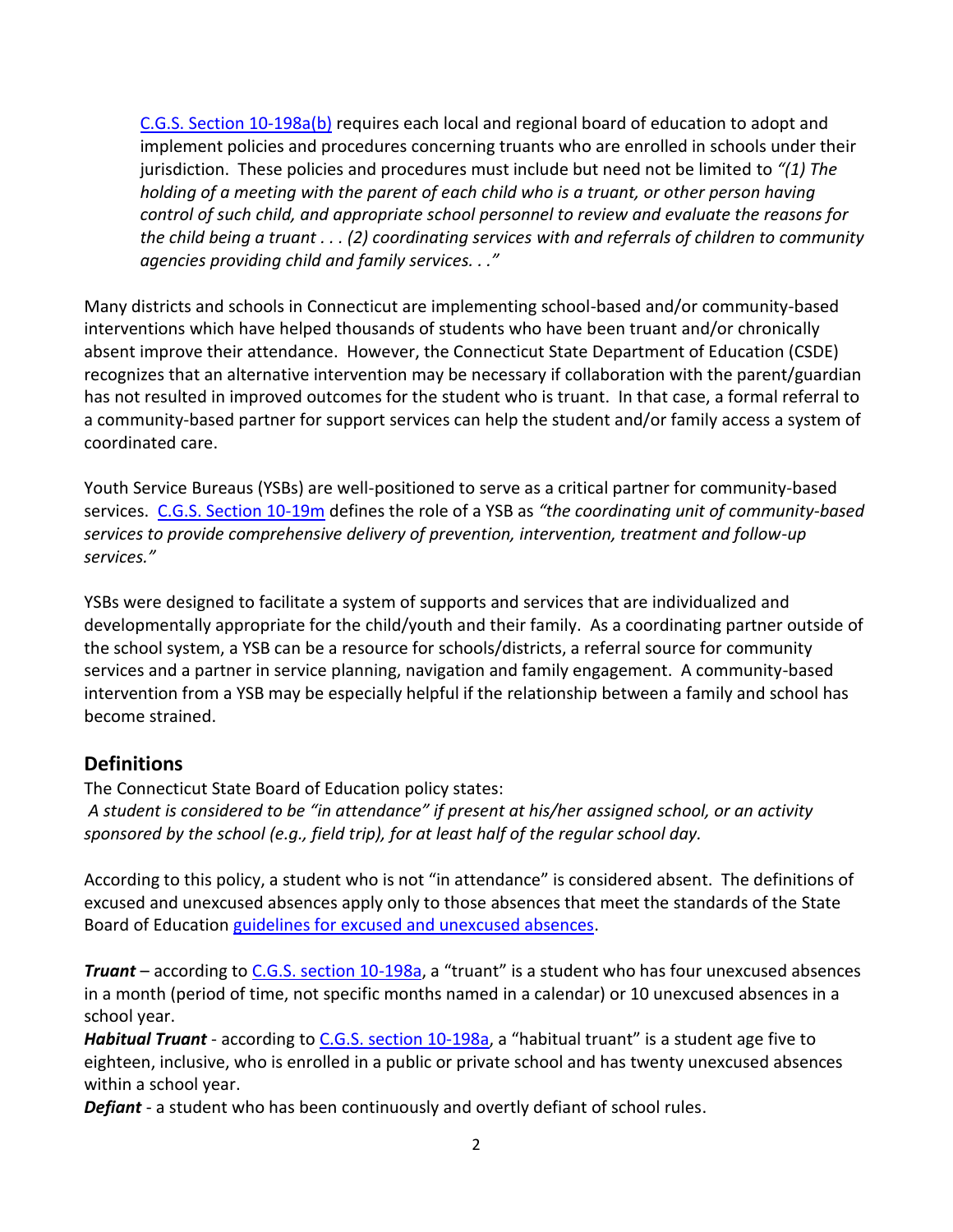# **School-based Coordination and Parental Engagement**

The *Youth Service Bureau Referral for Truancy and Defiance of School Rules* Form is designed for districts and communities to use as a replacement for the FWSN complaint form for issues related to truancy and defiance of school rules. Prior to filing a referral form, districts and schools are encouraged to ensure that the following two requirements (as previously outlined in the FWSN process) are completed before referring a student to the Youth Service Bureau.

- 1. **The school must hold a meeting with a parent of a student who is truant not later than 10 days after the student's fourth unexcused absence in a month or 10th unexcused absence in a school year.** Documentation of the meeting is required to make a referral to the community hub.
- 2. **The school must have a policy and procedure for coordinating services with and referrals of students to community agencies providing student and family services.** Documentation of efforts to contact and include families and provide early intervention is critical to the acceptance of truancy referrals by the community hub and successful outcomes for the student.

If these two requirements have not been met, the referral may be returned without any further action. A referral should only be filed after ALL other attempts to improve the student's attendance have been exhausted. If a family is engaging with district personnel to develop and implement a plan to improve the student's attendance and the interventions have improved the student's attendance, a referral to the hub for community-based services would not be appropriate.

This form **should be** submitted if collaboration with the parent/guardian **has not** resulted in improved outcomes.

Documentation of efforts to contact and include families and provide early intervention is necessary to ensure that the community hub will accept the referral.

#### **Instructions**

#### **Please fill out the form in its entirety.**

**Name of Student:** Student's legal name. Include first, middle and last name. Please be sure to use the student's full legal first name, avoiding nicknames. If only a middle initial is known, please include that. If applicable, also include student's generation suffix. For example Jr., Sr., II, III.

**Address of Student:** Address where the student is currently living. The student's address determines which Youth Service Bureau the referral will be made. Therefore, it is very important that this information is accurate, especially if the student is enrolled in a magnet, regional and charter school.

**Note:** If a student's family is experiencing housing instability or homelessness and the student is living in a location other than his/her home of record, that student may qualify for protections under the McKinney-Vento Homeless Assistance Act and the district must provide documentation that the days absent are not due to transportation problems or other issues that may be related to the student's displacement. The student should not be unenrolled due to lack of response to phone or mail efforts to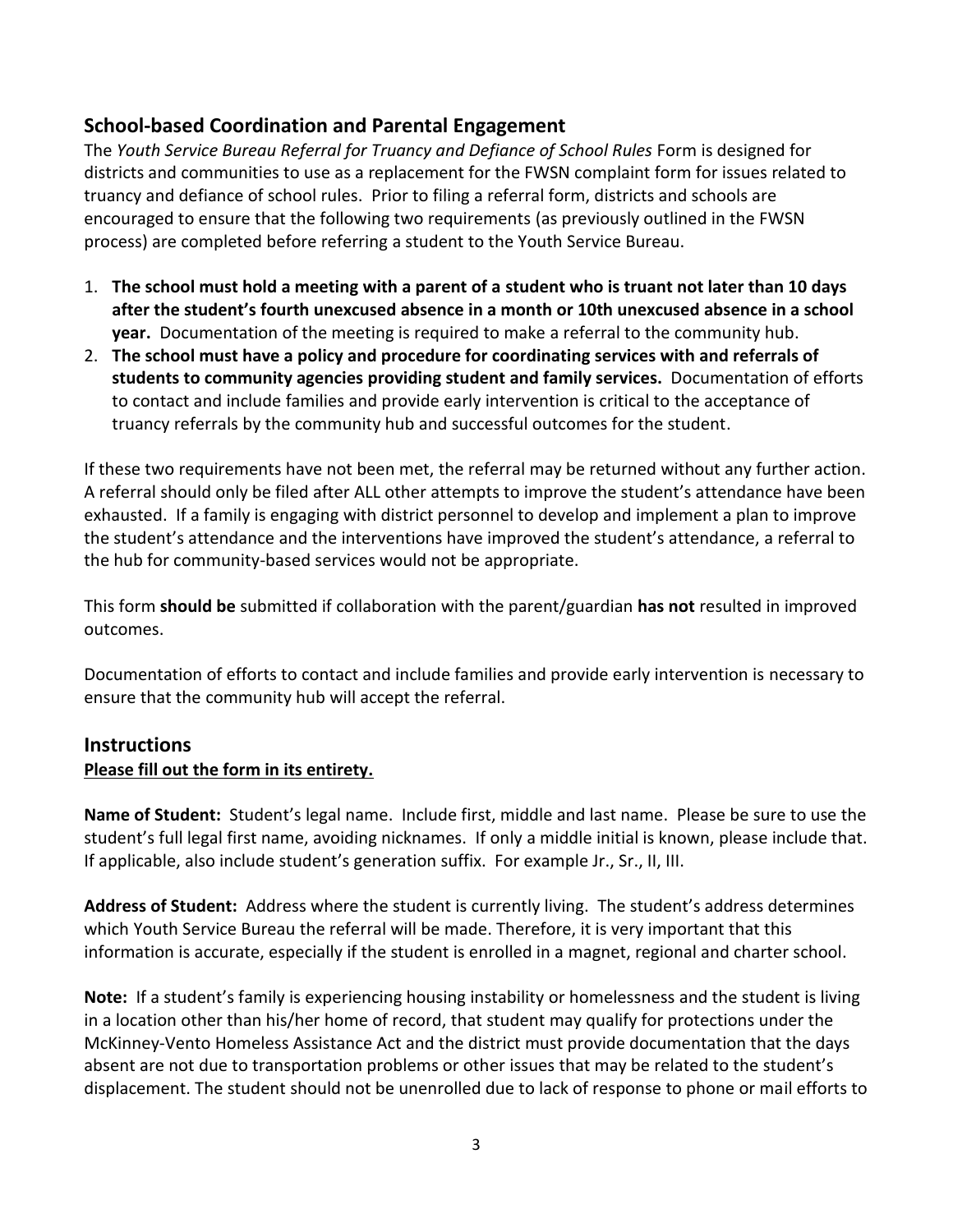reach the family. This applies whether the student is living in the district of record or another local education area. Guidance is available on the [CSDE Homeless Education webpage](http://portal.ct.gov/SDE/Homeless/Homeless-Education) along with other resources to assist districts to support students who are experiencing homelessness.

**District Student ID:** ID generated by local district/school based system.

**Grade:** Grade placement of the student.

**Gender Code:** Gender Code ("M" – Male, "F" – Female, "N" – Non-Binary). Non-Binary should be used for students who do not identify exclusively as male or female.

**Date of Birth:** The student's date of birth according to birth records provided at the time of registration in school.

**Indian Tribe/Reservation, if any:** Tribal identification, if applicable.

**Student's Ethnicity: Hispanic or Latino? Yes/No:** Please indicate "yes" if the student is of Cuban, Mexican, Puerto Rican, South or Central American, or other Spanish culture or origin, regardless of race.

**Student's Race:** Please check the appropriate box indicating the student's race. Mark one or more races if appropriate.

**Parent/Guardian Name:** Full legal name of the student's parent/guardian, if known. Repeat for all parents/guardians.

**Parent/Guardian Address:** Last verified address of the student's parent/guardian where they can, and will, receive written correspondence. Repeat for all parents/guardians.

*If the student is committed to DCF, please note such in Parent/Guardian section. Be sure to include the name of the DCF Social Worker, and, if applicable, information about the foster parent or the surrogate parent.*

**Parent/Guardian Telephone Numbers:** Last working telephone number used to contact the student's parent/guardian. Repeat for all parents/guardians.

**School Name and Contact Person at School:** Name of the school the student attends at the time the referral is made. *NOTE: The contact person is the person authorized to provide the community hub with additional information if/when necessary, acts as a resource to the community hub and follows the matter to its conclusion.*

**Telephone Number:** Telephone number of the school contact person.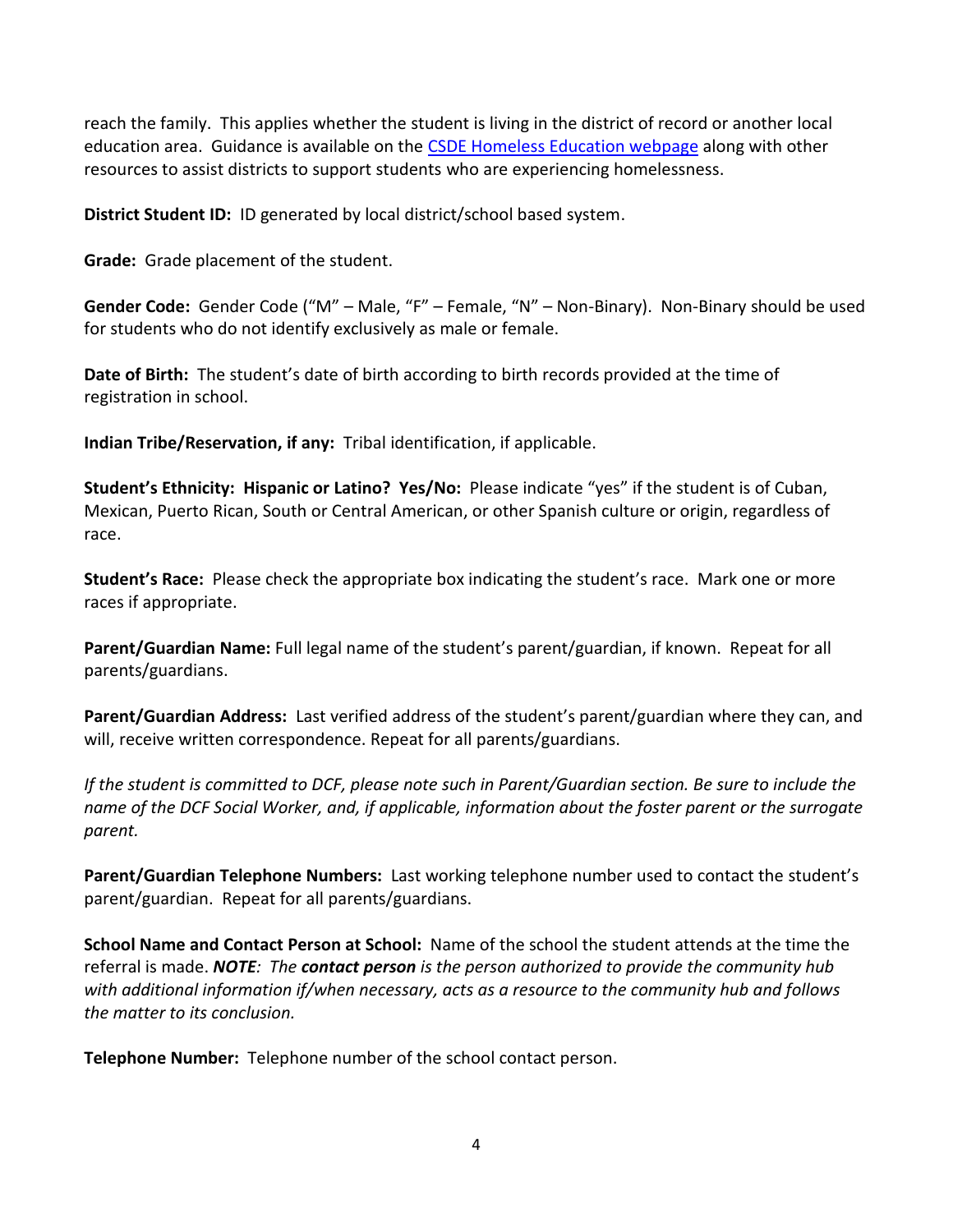**E-mail Address:** E-mail address where school contact person can receive information from the community hub.

**Referred for Special Education—Yes/No:** Has the student been referred to determine eligibility for special education and related services?

Pursuant to Regulations of Connecticut State Agencies 10-76d-7(c) regarding referral of children requiring special education, *"Provision shall be made for the prompt referral to a planning and placement team of all children who have been suspended repeatedly or whose behavior, attendance, including truant behavior, or progress in school is considered unsatisfactory or at a marginal level of acceptance."*

**Special Education—Yes/No:** Has the student been determined to be eligible for special education and related services?

**Planning and Placement Team (PPT) – Yes/No:** For students that are already eligible for special education and related services: Has the school held a PPT meeting for the student to specifically address the truancy and/or behavior of concern? This should be documented in the student's Individualized Education Program (IEP). *NOTE: PPTs, or a parent/guardian meeting, should be held prior to making a truancy referral.* 

**PPT Date:** What date was a PPT meeting held for the student?

**Parent/Guardian Attended PPT—Yes/No:** Did the student's parent or guardian attend the PPT meeting after being provided with proper notice? *NOTE: A parent/guardian's failure to attend a PPT meeting, following proper notice, may be sufficient grounds for a truancy referral.* 

**504 —Yes/No:** Does the student have a Section 504 plan in place?

**504 Plan:** What date was the Section 504 plan put into place?

**Each of the following must be done prior to a referral. A referral may be found insufficient if it does not include the following requirements: (***"X" box provided if action has been taken)*

- **A meeting was held with the parent of the student who is truant and appropriate school personnel reviewed and evaluated the reasons for the student being truant. The meeting was held no later than 10 school days after the student's 4th unexcused absence in a month or the 10th unexcused absence in a school year.**
	- The school should make referrals to address issues identified during the meeting. Parents should be assisted in making connections with community providers. The student and parent should be given an opportunity to engage with providers in order to determine if the intervention has a positive impact on school attendance. The school should document all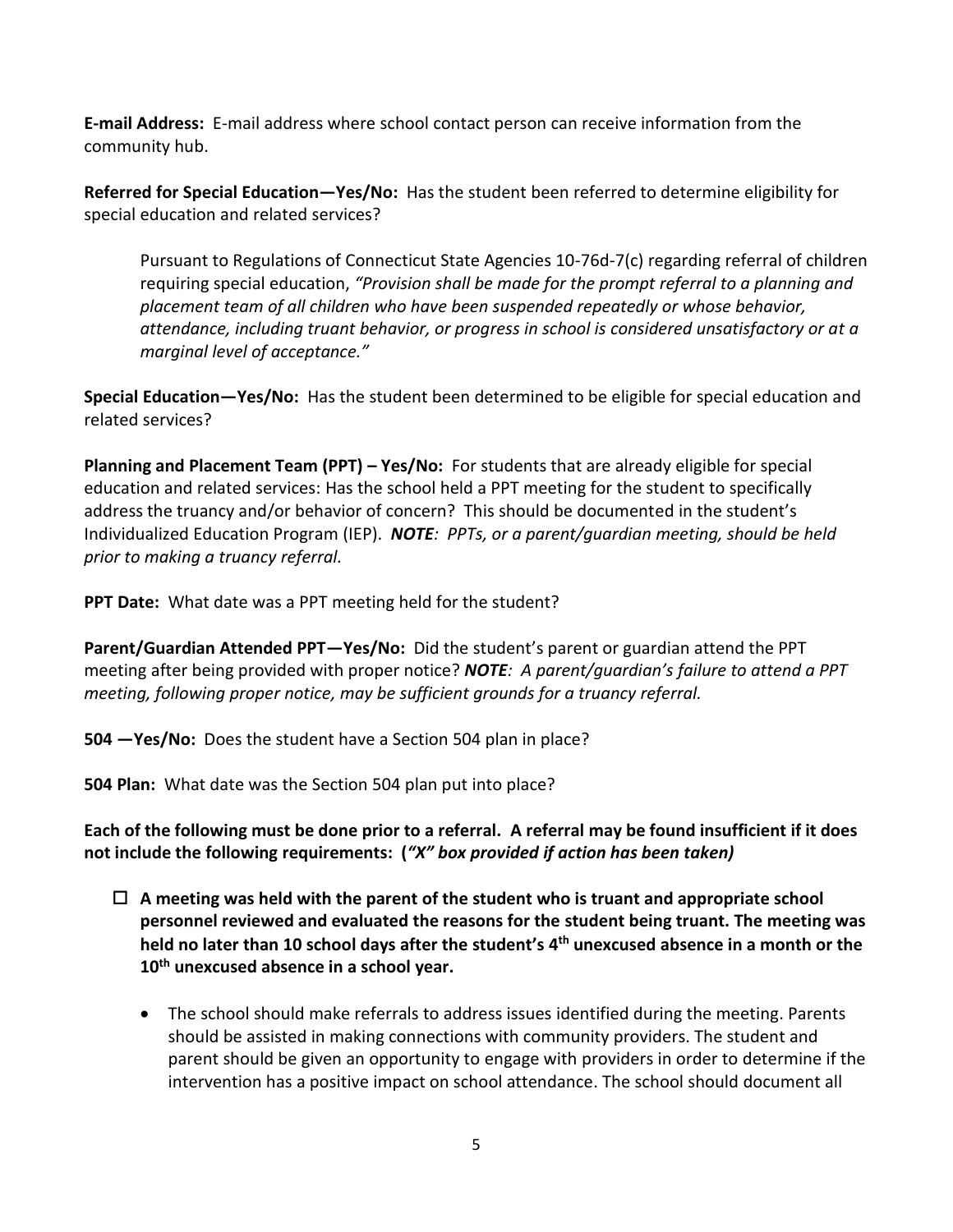such efforts on page 2 of the *Youth Service Bureau Referral for Truancy and Defiance of School Rules* Form.

- **Efforts were made to engage and coordinate services and supports with community agencies that provide child and family services.**
	- Please provide detailed outcomes of such community engagement efforts if known, in the Community Services section on page 2.
- **Every year, at the beginning of the school year and upon any enrollment during the school year, the parent/guardian was informed, in writing, of his or her obligations under Section 10-184 of the Connecticut General Statutes.**
- **School personnel made reasonable efforts to notify the parent/guardian by telephone and whenever the student failed to report to school on a regularly scheduled school day and no indication was received by school personnel that the student's parent/guardian was aware of the student's absence.**

**If the records are incomplete or do not exist, please attach an explanation with this referral.**

 This information should be highlighted in an attachment that provides a brief description so it is not overlooked.

# **TYPE OF REFERRAL**

- **Truant (4/Month)** *(a student age five to eighteen, inclusive, who is enrolled in a public or private school and has 4 unexcused absences from school in any one month)* C.G.S. Section 10- 198a(a)
- **Truant (10/Year)** *(a student age five to eighteen, inclusive, who is enrolled in a public or private school and has 10 unexcused absences from school in the current school year.)* C.G.S. Section 10-198a(a)

**By law, a "truant" is a student age five to 18 who is enrolled in public or private school and has either 4 unexcused school absences in a month or 10 unexcused school absences in a school year.**

- Referring students after four (4) unexcused absences in one month would be appropriate for students who have a history of truancy during previous school year(s) and interventions were attempted. Students should be identified at the earliest point legally acceptable following appropriate interventions. Please do not refer students whose parents have provided medical documentation for absences.
- Definitions of excused and unexcused absence can be found in the Connecticut State Department of Education Guidelines for Implementation of the Definitions of Excused and Unexcused Absences and Best Practices for Absence Prevention and Intervention. These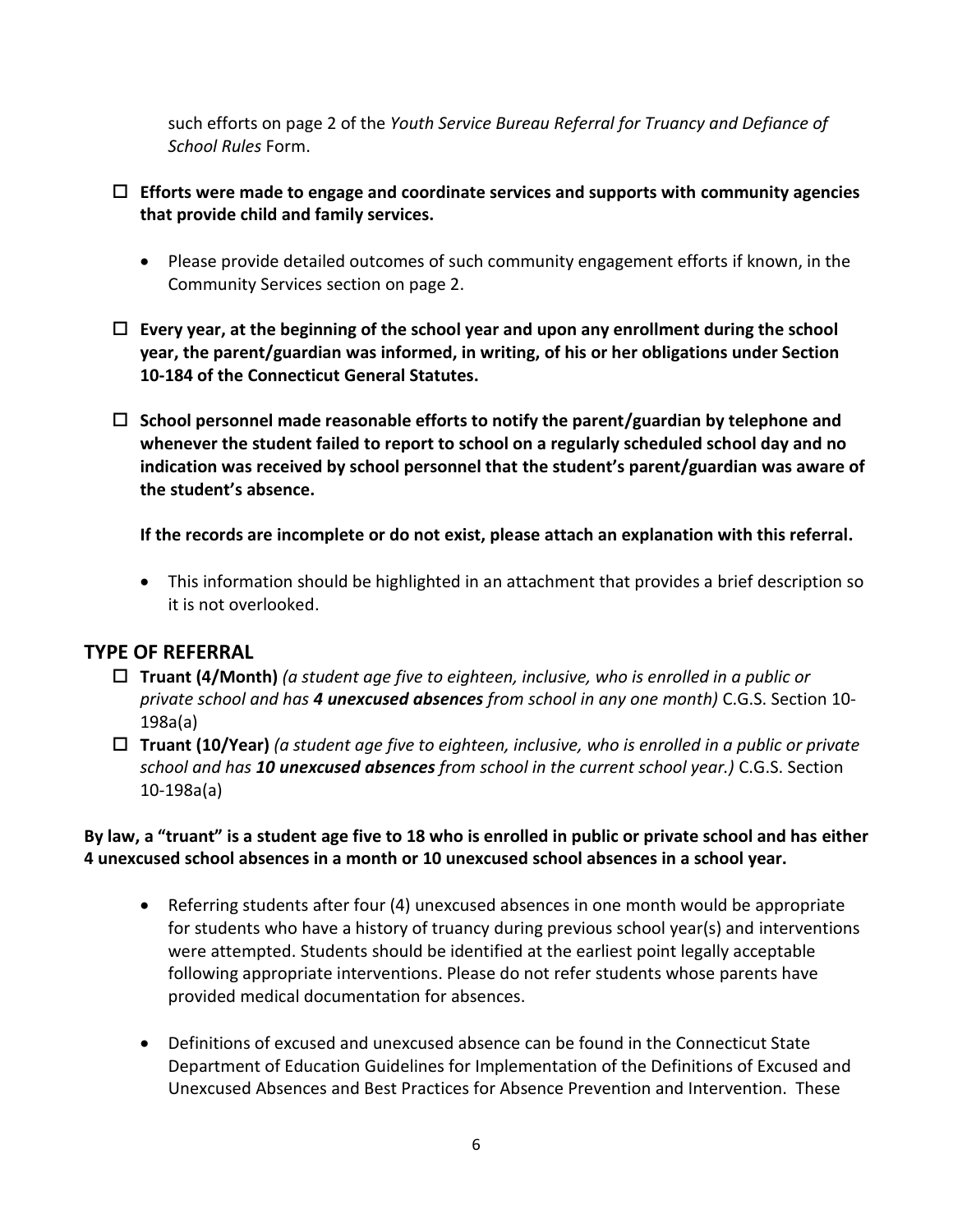definitions were adopted by the State Board of Education in 2012 for use by schools and districts to implement the statutory policies and procedures concerning students who are truant and the reporting of truancy. The guidelines can be found on-line at:

[http://portal.ct.gov/-/media/SDE/Chronic-](http://portal.ct.gov/-/media/SDE/Chronic-Absence/guidelines_excused_and_unexcused_absences.pdf?la=en)[Absence/guidelines\\_excused\\_and\\_unexcused\\_absences.pdf?la=en](http://portal.ct.gov/-/media/SDE/Chronic-Absence/guidelines_excused_and_unexcused_absences.pdf?la=en)

- The practice of counting multiple late arrivals to school (tardy) as an absence is not in compliance with the CSDE guidance.
- **Habitually Truant** *(a student age five to eighteen, inclusive, who is enrolled in a public or private school and has 20 unexcused absences within a school year)* C.G.S. Section 10-200
- **Defiant of school rules—***Continuously and overtly defiant of school rules and regulations.*
	- *NOTE: Sections 10-233c and 10-233l of the Connecticut General Statutes outline the restrictions and requirements regarding out-of-school suspensions, including prohibiting outof-school suspensions for Preschool students; specific restrictions for students in Grades Kindergarten to 2, and students in Grades 3 to 12. Please refer to the following links:*

[https://www.cga.ct.gov/current/pub/chap\\_170.htm#sec\\_10-233c](https://www.cga.ct.gov/current/pub/chap_170.htm#sec_10-233c)

[https://www.cga.ct.gov/current/pub/chap\\_170.htm#sec\\_10-233l](https://www.cga.ct.gov/current/pub/chap_170.htm#sec_10-233l)

# **ATTENDANCE**

List specific dates of all unexcused absences in the space provided.

 If a list of dates with an attendance code is sent, please provide the *attendance code definitions*.

#### **BEHAVIOR**

If this referral is based on the student's in-school conduct rather than truancy, provide documentation that the student has been continuously and overtly defiant of school rules and regulations indicating a pattern of behavior over a specific time period. List all dates and descriptions of the behavior and all relevant incidents.

 Please indicate what efforts the school has made to remediate the problem under the Community Engagement section on page 2.

Schools are reminded of the federal requirement to implement Child Find protocols that require prompt referral to a Planning and Placement Team meeting of all children who have been suspended repeatedly or whose behavior, attendance or progress in school has been considered unsatisfactory or at a marginal level of acceptance. This ensures compliance with Code of Federal Regulations [\(CFR\)](http://www.wrightslaw.com/idea/law/idea.regs.subpartb.pdf) Title